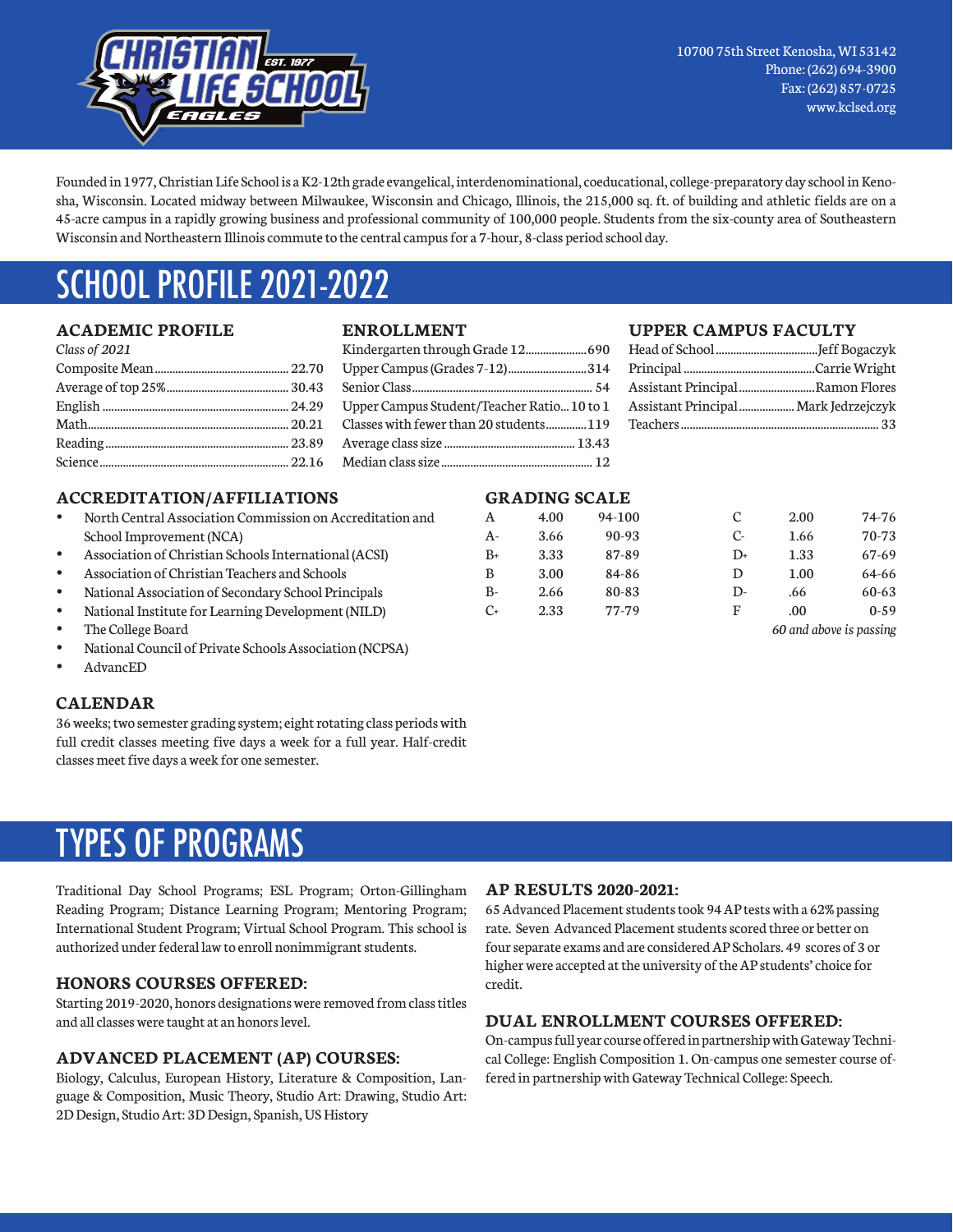### GRADIIAT

Class of 2021: 27 credits – one credit earned for each year long course and ½ credit for each semester course.

| English                   | 4 credits    | Math                        | 3 credits    |
|---------------------------|--------------|-----------------------------|--------------|
| Social Studies            | 3 credits    | <b>Science</b>              | 3 credits    |
| Electives                 | 6 credits    | <b>World Languages</b>      | 2 credits    |
| <b>Physical Education</b> | $1/2$ credit | Health                      | $1/2$ credit |
| Business/Technology       | $1/2$ credit | <b>Spiritual Formations</b> | 3 credits    |
| Fine Arts                 | $1/2$ credit | <b>Financial Literacy</b>   | $1/2$ credit |
| Digital Literacy          | $1/2$ credit |                             |              |

Class of 2020: 57 graduates

#### **GPA COMPUTATION**

The GPA is determined by adding the equivalent quality points, divided by the total number of semester credits. The GPA is taken from all scores earned in grades 9-12. Grades transferred from other schools are converted to the CLS grading scale. Starting 2019-2020, honors designations were removed from class titles and all classes were taught at an honors level. Honors courses prior to 2019-2020 are weighted. Honorslevel transfer courses completed during or after 2019-2020 receive the honors designation in the course title but are not weighted.

| Honors courses weighting  | $A=4.5$   |
|---------------------------|-----------|
| AP course weighting       | $A = 5.0$ |
| Dual Enrollment weighting | $A = 5.0$ |

**CLASS RANK:** Christian Life High School does not rank its students.

**GRADUATION RATE:** 99% of students entering 9th grade graduate.

LEARNING SUCCESS CENTER

### TECHNOLOGY SERVICES

Technology services include email for all 5th-12th grade students, Google for Education, and Naviance. Blackbaud used for online student account management. Advanced, high-speed internet connectivity enables video communication services and text-based communication to remove locations. Internet and wireless accessibility is filtered and available to students and staff as well as four computer labs. Each student in the upper school is assigned their own Chromebook, making the CLS Upper School a 1-1 school.

#### The Learning Success Center (LSC) is the learning hub of Christian Life Upper School. Students are provided a quiet place to study, conduct research, check out a book or find help in a subject. Included in the LSC is the Tutoring Center that has two tutors on staff every hour to help students in any subject including Math/Science and English/History. The LSC has access to BadgerLink through the Wisconsin Department of Public Instruction as well as reference and periodical resources.

## FINE ARTS

- Band, orchestra, and choir: first place at the Director's Choice Competition in San Antonio, TX (2015)
- Band, orchestra, and choir: first place, Disney Music Festival at Disney World, FL (2013)
- Band, orchestra, and choir: first place, Music in the Parks at Disneyland, CA (2011 & 2017)
- Band, orchestra, choir, and theatre: Performances in New York at the Atrium in Trump Tower and St. John the Divine Church (2019)
- Band accepted 61st MENC National Biennial In-Service Conference 2008
- Consistent superior awards; Wisconsin School Music Association (WSMA district and state levels)
- Students annually selected for the WSMA Honors Project (band, orchestra and choir)
- Five high school choirs including: concert choir, show choir, mixed acapella, & girls acapella
- High school art shown at the Anderson Art Center
- Theatre Arts department offers performances each school year. Department's performances include Fiddler on the Roof, Singing in the Rain, Westside Story, The King and I, Cinderella, Annie, Godspell, Seussical, and Newsies
- Band, orchestra, and choir performances in Nashville and Belmont University, Country Music Hall of Fame, and the Hermitage (2021)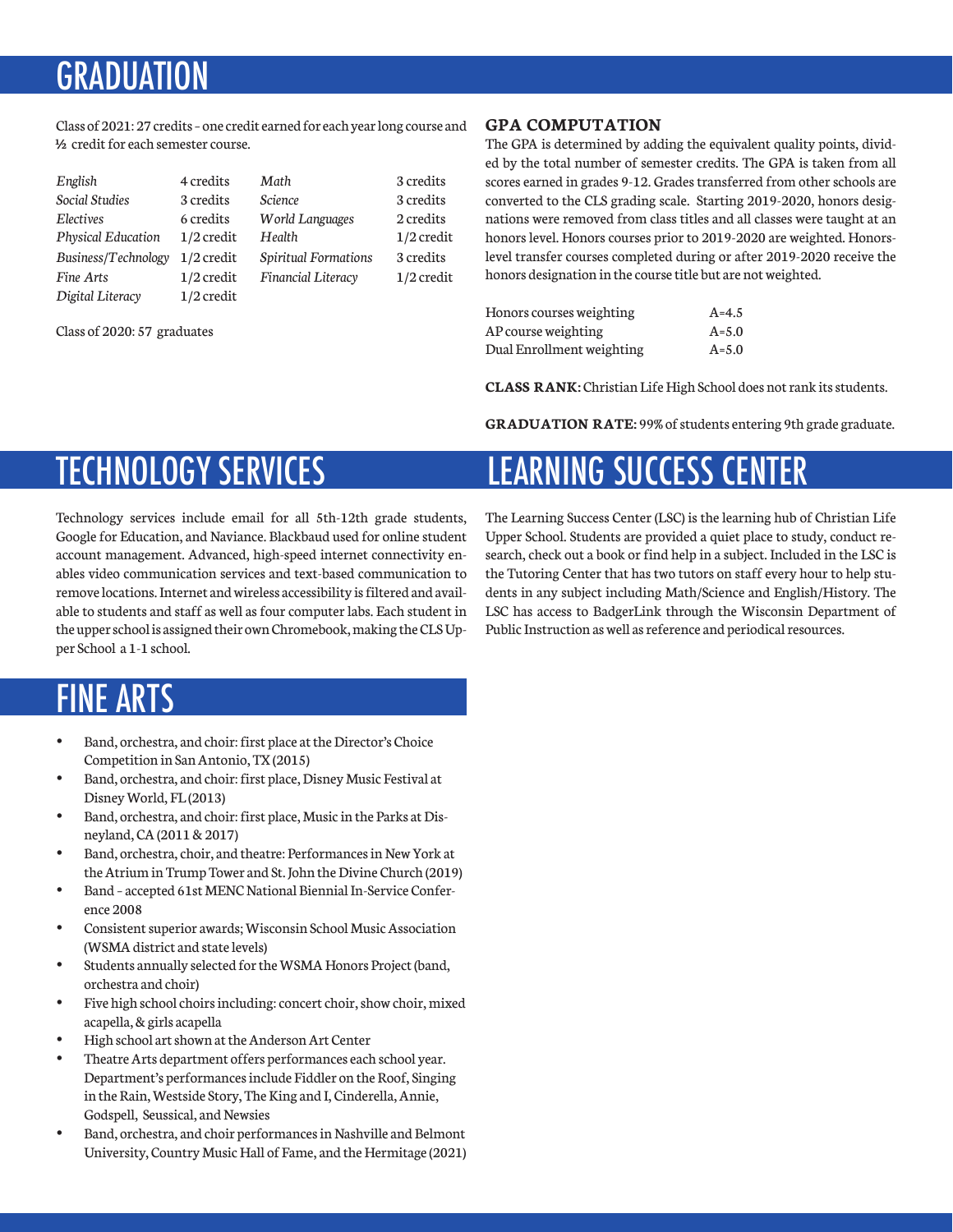# CO-CURRICULAR ACTIVITIES

#### **ATHLETICS**

- Wisconsin Interscholastic Athletic Association Division III (WIAA)
- Midwest Classic Conference (MCC)
- 14 boys and girls varsity programs
- Developmental Sports Programs
- 45 Conference Championships (2000-2018)
- 5 Consecutive Sportsmanship Awards (Girls' Varsity Basketball 2000-2004)
- WISA State Boys Basketball Runner-up (1998)
- WIAA 2006 Division 3 Regional Champions Girls Basketball
- WIAA 2007 Division 3 Regional Champions Girls Soccer
- WIAA 2018 Division 3 Regional Champions Boys Golf
- WIAA 2011, 2012, 2013, 2014, & 2016 Regional Champions Girls Volleyball
- WIAA 2011 Sectional Finalist Girls Volleyball, Elite 8 in the state
- WIAA 2013-2021 Regional Champions Wrestling
- NSCAA (Soccer) Academic Team Award (2008-2020)
- WVCA (Volleyball) Academic Team Award (2008-2016)
- WIAA 2012 Scholar Athlete Winner
- Wendy's High School Heisman STATE Winner (2012)
- WIAA Division 3 Softball Regional Champion (2015)
- WACPC 2016 Coed Small Varsity Cheer 3rd Place in State
- WACPC 2017 Non-tumble Varsity Cheer 2nd Place in State
- WACPC 2018 & 2019 Non-tumble Varsity Cheer 2nd Place in State
- WACPC 2020 Non-Tumble Varsity Cheer 3rd in State
- WIAA 2019 Cross Country Team State Qualifier
- WIAA 2011-2019 9 Individual Cross Country State Qualifiers
- WIAA 2017-2019 5 Individual Track State Qualifiers
- WIAA Award of Excellence (2020 & 2021)

# COLLEGES ACCEPTING CLS GRADUATES

Anderson University, SC. Anderson University, IN. Arizona State University, AZ. Arizona State University, AZ. Asbury College, KY. Atlanta Christian College, GA. Atlantic College, Puerto Rico. Auburn University, AL. Augustana College, SD. Augustana University, IL. Azusa Pacific University, CA. Babson College, MA. Ball State, IN. Bellarmine University, KY. Bellhaven University, MS. Belmont University, TN. Bethany College, MN. Bethel College, IN. Bethel University, MN. Boston College, MA. Boston University, MA Bowling Green State University, OH. Bradley University, IL. Bryan College, TN. Butler University, IN. Cal State Fullerton, CA. Calvin College, MI. Cambridge University, England. Cardinal Stritch University, WI. Carroll College, WI. Carthage College, WI. Case Western Reserve University, OH. Cedarville University, OH. Central Arizona College, AZ. Central Bible College, MO. Clarke University, IA. College of Lake County, IL. Colorado Christian College, CO. Colorado University, CO. Columbia College, IL. Concordia University, WI. Cornerstone University, MI. Creighton University, NE. Culinary Institute of Chicago, IL. DePaul University, IL. Doane College, NE. Dordt College, IA. Drake University, IA. Drexel University (Pennoni Honors College), PA. E. Kentucky State University, KY. E. Tennessee State University, TN. Eastern Christian University, PA. Edgewood College, WI. Elmira State College, NY. Emerson College, MA. Emmaus Bible College, IL. Evangel University, MO.